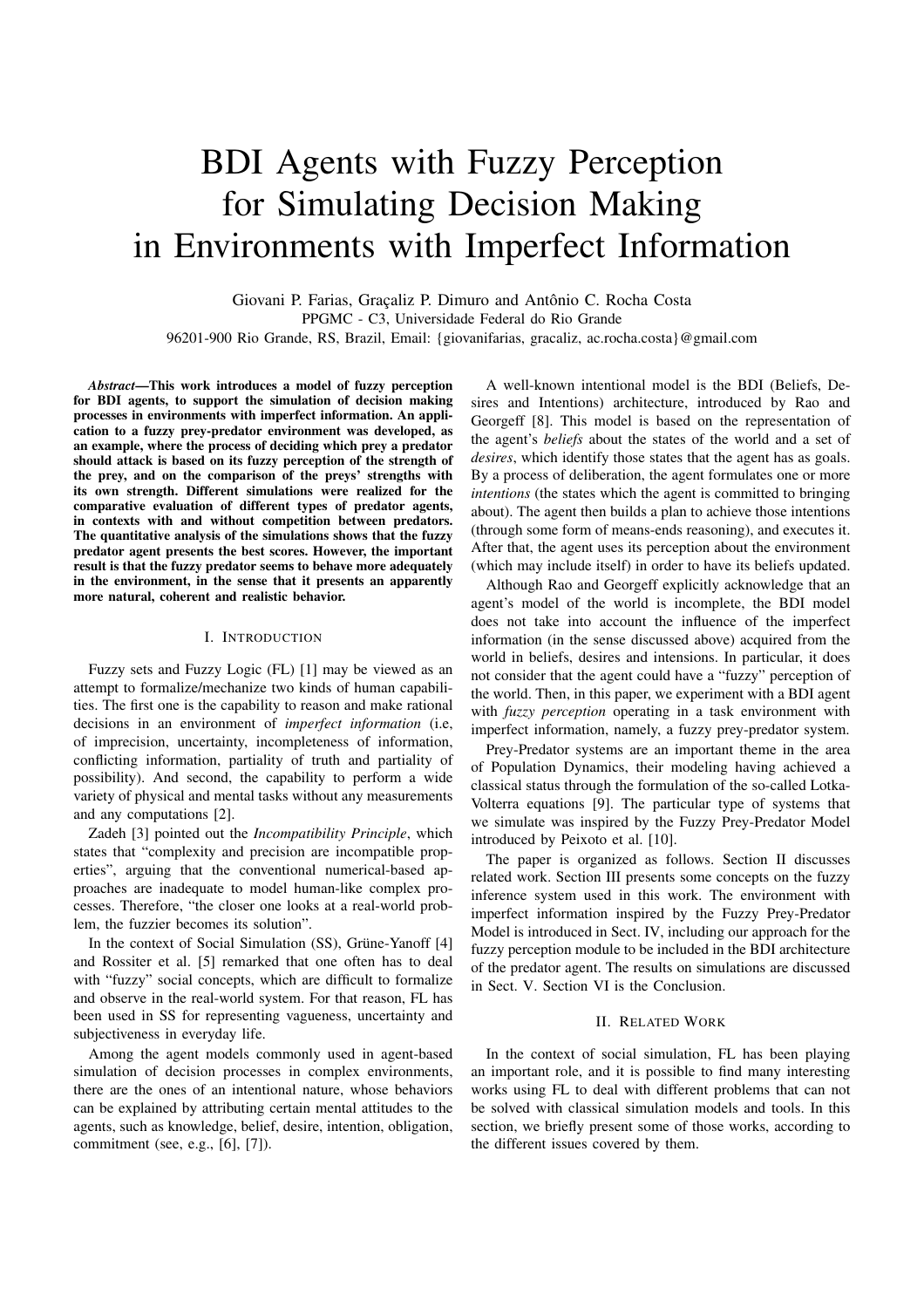Hassan et al. [11] observed that simple agent models, as those normally used with exiting tools, are neither sufficient nor adequate to deal with the uncertainty and subjectiveness that have to be considered in the analysis of *values* (e.g., *trust*) in human societies. In their agent-based social modeling and simulation, FL was used to naturally specify attributes of the agents representing individuals, the evolution of the agent minds, the inheritance, the relationship and similarity between individuals, etc. In the same direction, in [12], fuzzy filters were used for modeling *trust* in social modeling using multiagent systems.

In Ghasem-Aghaee and Ören [13], human *personality* facets and traits (according to the Big Five and OCEAN models) were specified as conditional rules in fuzzy agents, in order to perform human behavior simulation. With related objectives, Dimuro et al. [14] introduced an approach based on FL for the evaluation of the social exchange values generated in the simulation of social exchanges between *personality*-based agents, with the analysis of the fuzzy equilibrium equation.

Sabeur and Denis [15] presented an application of FL in the simulation of human behavior and social networks, representing *behavioral* elements, such as stress, motivation or fatigue, and *sociological* aspects. Hassan et al. [16] use a fuzzy system to model friendship dynamics with an agentbased model that could manage social *relationships*, together with demographics and evolutionary crossover.

Fort and Pérez [17] used FL to model the adaptive behaviour of the agents playing the Iterated Prisoner's Dilemma, governed by Pavlovian strategies, to analyze the evolution of *cooperation*. Sabater et al. [18] proposed a fuzzy representation of evaluations for the system Repage, which adopts a cognitive theory of *reputation*.

Concerning *fuzzy perception* in robots, Cuesta and Ollero [19] used it to improve robot's navigation, and Mobahi and Ansari [20] applied fuzzy perception to improve the credibility in robot's emotions.

Notice that the agent architectures proposed so far mostly deal with two-valued information. Casali et al. [21], however, incorporated a formal model to represent and reason under uncertainty, introducing a general model for *graded BDI agents*, and an architecture, based on multi-context systems, able to model these graded mental attitudes. In [22], the model was used to specify an architecture for a travel assistant agent that helps a tourist to choose holiday packages, and in [23] it was applied to build a recommender system for tourism.

Hybrid models can be found in the literature, introducing some kind of fuzziness to *BDI* architecture. Long and Esterline [24] introduced a BDI agent, which uses fuzzy inference engines, fuzzy controllers and classifiers, for the modeling of co-operative societies of artificial agents, outlining some social conditions necessary for agents to form joint intentions and actions. Lokuge and D. Alahakoon [25] introduced a BDI agent coupled with a neural network and an adaptive neuro fuzzy inference system for application in container terminal operations, allowing the improvement the decision making process in such a complex, dynamic environment. A BDI agent with a fuzzy neural network was also used by Hai-bo et al. [26] for application in autonomous underwater vehicles. Shen et al. [27] have explored a hybrid BDI model based on deliberative and fuzzy reasoning, and in [28] the model was improved within the context of wireless sensor networks.

However, neither the nice formalization by Casali et al. nor the other analyzed works have considered the influence of fuzzy perception on the operation of a BDI agent and its decision making.

## III. ON FUZZY INFERENCE SYSTEMS

Fuzzy set theory [1], [2], [3] is based on the idea that several elements in human thinking are not exact data, but can be approximated as classes of objects in which the transition from membership to nonmembership is gradual rather than abrupt, represented by membership grades in the interval [0; 1]. Since human reasoning sometimes does not follow the two-valued or multivalued logic, FL is a logic with fuzzy truths, fuzzy connectives, and fuzzy rules of inference.

Fuzzy inference systems are non-linear models that aim to describe the input-output relationship of a real system using a family of linguistic If-then constructions and the inference mechanisms of FL. Among the several methods available for fuzzy inference, we adopt in this work the *Kang-Takagi-Sugeno* (KTS) method [29], where each fuzzy rule represents a local model of the real system under consideration<sup>1</sup>. The  $k_{th}$ rule of a KTS system with input vector  $X = (x_1, \dots, x_N)$  and output z presents the general form:

$$
\begin{aligned}\n\textbf{If} \qquad (x_1 \text{ is } A_{1,k}) \text{ and } \dots \text{ and } \ (x_N \text{ is } A_{N,k}) \\
\textbf{then} \qquad z &= f_k(X),\n\end{aligned}\n\tag{1}
$$

where the linguistic terms  $A_{n,k}$   $(n = 1, \ldots, N)$  in the rule antecedents represent fuzzy sets with membership functions  $\mu_{n,k}$ , which are used to partition the domains of the input variables into overlapping regions. The functions  $f_k$  in the rule consequents are usually first-order polynomials of the form:

$$
f_k(x_1,\ldots,x_N) = b_{0,k} + b_{1,k}x_1 + \ldots, b_{N,k}x_N.
$$
 (2)

For a given input  $X = (x_1, \ldots, x_N)$ , the degree of fulfilment of the  $k_{th}$  rule evaluates the compatibility of the input X with the rule antecedent and determines the contribution of the rule's response  $z = f_k(x_1, \ldots, x_N)$  to the overall model's output. The degree of firing of the  $k_{th}$  rule is expressed as

$$
w_k(x_1, \ldots, x_N) = T_1(\mu_{A_1,k}(x_1), \ldots, \mu_{A_N,k}(x_N)), \quad (3)
$$

where  $T_1$  is a t-norm (triangular norm). In this work,  $T_1$  is the *Minimum* t-norm (called Gödel t-norm), and then Eq. 3 becomes :

$$
w_k(x_1,...,x_N) = \min\{\mu_{A_1,k}(x_1),..., \mu_{A_N,k}(x_N)\}.
$$
 (4)

The overall output of a normalized first-order TSK fuzzy model with  $K$  rules is given by

$$
z = \frac{\sum_{k=1}^{K} T_2(w_k(x_1, \dots, x_N), f_k(x_1, x_2, \dots, x_N))}{\sum_{k=1}^{K} w_k(x_1, \dots, x_N)},
$$
 (5)

<sup>1</sup>The adoption of the KTS method is due to its better performance in some applications, since it avoids the defuzzification step. See [29] for details.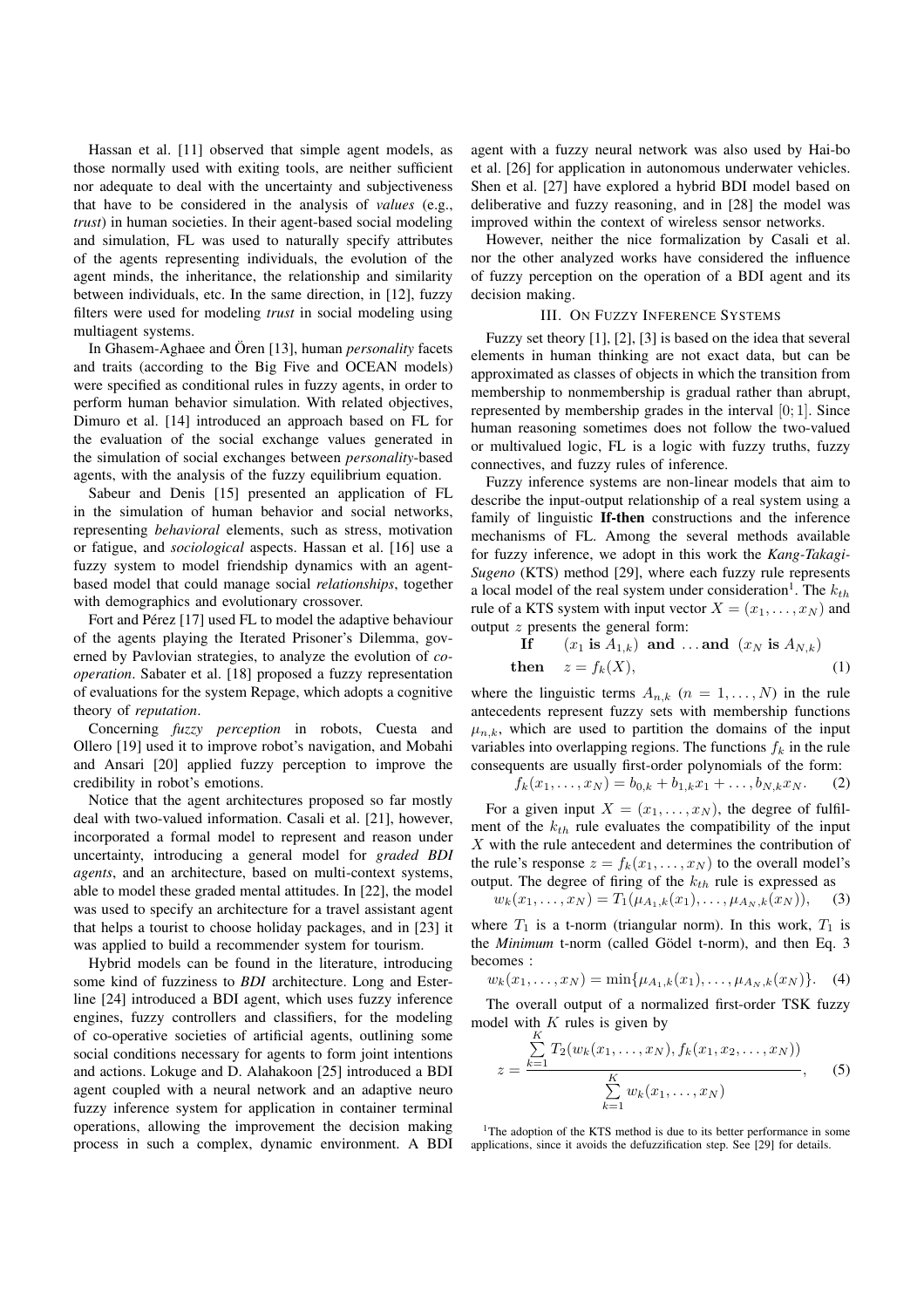where  $T_2$  is also a t-norm. In this work,  $T_2$  is the *Product* t-norm, so that Eq. 5 results in:

$$
z = \frac{\sum_{k=1}^{K} w_k(x_1, \dots, x_N) \cdot f_k(x_1, x_2, \dots, x_N)}{\sum_{k=1}^{K} w_k(x_1, \dots, x_N)}.
$$
 (6)

#### IV. A FUZZY PREY-PREDATOR ENVIRONMENT

In [10], Peixoto et al. proposed a fuzzy rule-based system to elaborate a predator-prey model to study the interaction between aphids (preys) and ladybugs (predators) in citriculture. Due to the lack of available information about the phenomenon, instead of using the usual differential equations that characterize the classic deterministic models, they introduced a fuzzy approach for analyzing the problem.

In this paper, we informally build on the fuzzy prey-predator approach for an agent-based simulation in order to analyze the ability of a predator with fuzzy perception in surviving in an environment of imperfect information.<sup>2</sup>

In this environment, the age and the weight of a prey (and of a fuzzy predator itself) are vague information for the fuzzy predator. However, such information is crucial for a predator to evaluate the strength level of a certain prey in comparison with its own strength level, and, therefore, to estimate the probability of the success of its attack to such prey, which is given by:

$$
Prob = 50 + \frac{RAP - RPP}{200},\tag{7}
$$

where  $RAP$  and  $RPP$  are the predator's and the prey's strength levels, respectively.

We assume that (i) predators and preys are initially randomly distributed in a grid; (ii) the food is always available for the different preys, and (iii) a predator loses weight for being looking around for preys and much more for each unsuccessful attack (on the contrary, it gains weight if its attack is successful). Then, the predator survival during the evolution of the time depends on its decision about attacking or not any prey it finds during its life. This decision is based on the imperfect information that the agent can perceive through its fuzzy perception mechanism, which uses a fuzzy inference system to determine the prey's strength level and its own.

The predator is a BDI agent with beliefs<sup>3</sup> on the following parameters: age, weight and strength level. The age and weight the agent can perceive through its perception mechanism. The strength level can be estimated considering perceived ages and weights. The abilities of the predator are: random movement looking for preys, perception of preys's age and weight, estimation of prey's strength level in comparison with its own strength level at the current time, and decision on attacks to preys, which considers if the probability of success satisfies  $Prob > 0.25$  (Eq. 7). The constraints of its life are:



Fig. 1. Part of the BDI model with a fuzzy perception module.

(i) at each movement it loses a fixed amount of weight (*weight loss rate*), and has its age incremented by a fixed value (*aging* rate); (ii) at each successful attack, it gains a fixed amount of weight (*attack reward*); otherwise, it loses a fixed amount of weight (*attack punishment*); (iii) there is a minimum weight that a predator can support; if it achieves a weight less than the minimum then it dies by *weakness*; (iv) there is a maximum age that a predator can achieve; after that it dies by ageing.

## *A. Characterizing the Fuzzy Predator (FP) Agent*

The Fuzzy Predator (FP) has a perception mechanism directly connected to the BRF (Belief Revision Function) of its BDI architecture, partially depicted in Fig. 1. This means that the fuzzy perception mechanism receives as input data the prey's age and weight, as well as the predator's own age and weight, all of which are perceived through the predator's non precise sensors. Then, using the KTS inference system (Sect. III), the predator infers the prey's strength level, and also its own strength level, updating its beliefs with the inferred information, in order to let this information be used in the decision process.

The linguistic variables age, weight and strength level are modeled as fuzzy sets with trapezoidal membership functions (Fig. 2). The analysis of those linguistic variables allowed the construction of a knowledge base composed by the linguistic rules presented in part in Table I. Table II shows part of the rule base for the KTS inference system of the perception model of the FP agent, each one with 2 inputs  $(\text{age}, \text{weight}) \in \mathbb{R}^2$  and the output  $z \in \mathbb{R}$ , where "young", *"adult"*, *"old"*, *"very light"*, *"light"*, *"average"*, *"heavy"* e *"very heavy"* represent fuzzy subsets of R.

*Example 1:* In order to see how the inference system of the fuzzy perception mechanism operates, let us consider the following crisp input data:  $aqe = 16$  and weight = 84. Those values are fuzzified, considering the membership grades in relation to the fuzzy subsets that define those linguistic variables, given in Fig. 2. Then, the age value  $age = 16$  is considered "young" with grade  $\mu_{young}(16) = 0, 4$  and "adult" with grade  $\mu_{adult}(16) = 0, 6$ . The weight value  $weight = 84$ is evaluated as "heavy" with grade  $\mu_{heavy}(84) = 0, 6$  and "very heavy" with grade  $\mu_{very-heavy}(84) = 0, 4$ .

For each combination of those sets achieved by the input data, some of the rules of the knowledge base are activated. In this case, four rules are fired, namely, the rules  $R_4$ ,  $R_5$ ,  $R_9$ and  $R_{10}$  of the Tables I and II. Using Eq. 4, it is possible to

<sup>&</sup>lt;sup>2</sup>Notice that we did not study population dynamics, as it was done in [10], although this can be considered in future work.

 $3$ In this paper, we do not refer to the agent's desires or intentions, only to its beliefs, since this is the component of the BDI model that is connected to the fuzzy perception mechanism.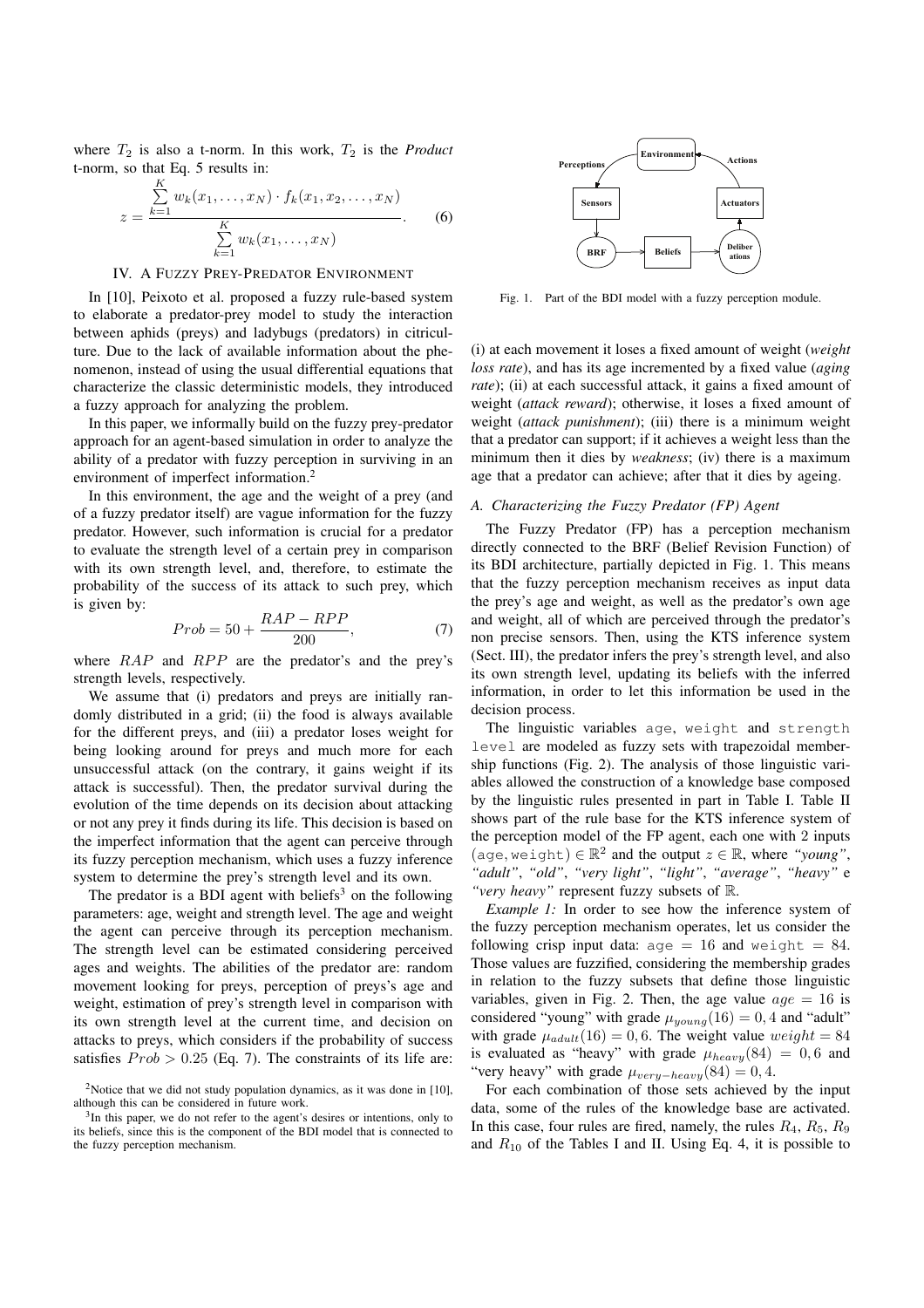

Fig. 2. Membership function for the considered linguistic variables.

find the degrees of firing of each one of those rules, as, e.g.,  $w_4 = \min \{ \mu_{young}(16), \mu_{heavy}(84) \} = 0, 4$ . Then, one has that  $w_5 = 0, 4, w_9 = 0, 6$  and  $w_{10} = 0, 4$ . Using Eq. 6, we obtain the overall output of the process, where  $f_4$ ,  $f_5$ ,  $f_9$  and  $f_{10}$  are calculated using Table II:

$$
z=\frac{w_4f_4(16,84)+w_5f_5(16,84)+w_9f_9(16,84)+w_{10}f_{10}(16,84)}{w_4+w_5+w_9+w_{10}}=74,
$$

which represents the predator's strength level.

## *B. The Crisp Predator (CP)*

For the comparative analysis of simulations, we implemented a Crisp Predator (CP), which is a BDI agent that does not consider that the information about itself and the one perceived from the environment are vague or incomplete. Its perception mechanism is inspired on the perception mechanism of the fuzzy predator, but, instead of using fuzzy subsets for the modeling of the input linguistic variables, we use classical sets with the usual characteristic functions into the set  $\{0, 1\}$ . For each set of input date, only one rule of the

TABLE I LINGUISTIC RULE BASE.

| If          | age   | and | weight     | then | strength level |
|-------------|-------|-----|------------|------|----------------|
| $R_1$       | young |     | very light |      | very weak      |
| $R_2$       | young |     | light      |      | very weak      |
| $R_3$       | young |     | average    |      | weak           |
| $R_{4}$     | young |     | heavy      |      | average        |
| $R_{5}$     | young |     | very heavy |      | average        |
| $R_{\rm 6}$ | adult |     | very light |      | average        |
| $R_7$       | adult |     | light      |      | average        |
| $R_{8}$     | adult |     | average    |      | strong         |
| $R_{9}$     | adult |     | heavy      |      | very strong    |
| $R_{10}$    | adult |     | very heavy |      | very strong    |
| $R_{11}$    | old   |     | very light |      | very weak      |
| $R_{12}$    | old   |     | light      |      | very weak      |
| $R_{13}$    | old   |     | average    |      | weak           |
| $R_{15}$    | old   |     | very heavy |      | average        |

knowledge base is activated. The characteristic functions of the sets related to the linguistic variable age are:

$$
\mu_{young}(x) = \begin{cases}\n1 & \text{if } x \le 15; \\
0 & \text{otherwise}\n\end{cases}\n\mu_{adult}(x) = \begin{cases}\n1 & \text{if } 15 < x < 35; \\
0 & \text{otherwise}\n\end{cases}
$$
\n
$$
\mu_{old}(x) = \begin{cases}\n1 & \text{if } x \ge 35; \\
0 & \text{otherwise}\n\end{cases}
$$
\n(8)

The characteristic functions of the sets related to the linguistic variable weight are:

$$
\mu_{very-light}(x) = \begin{cases} 1 & \text{if } x \le 15; \\ 0 & \text{otherwise} \end{cases} \quad \mu_{light}(x) = \begin{cases} 1 & \text{if } 15 < x \le 35; \\ 0 & \text{otherwise} \end{cases}
$$
\n
$$
\mu_{average}(x) = \begin{cases} 1 & \text{if } 35 < x \le 65; \\ 0 & \text{otherwise} \end{cases}
$$
\n(9)

$$
\mu_{heavy}(x) = \begin{cases} 1 & \text{if} 65 < x \le 85 \\ 0 & \text{otherwise} \end{cases} \quad \mu_{very-heavy}(x) = \begin{cases} 1 & \text{if } x > 85 \\ 0 & \text{otherwise} \end{cases}
$$

*Example 2:* Considering the same input data (age, weight) of Ex. 1 and the characteristic functions given in Equations 8 and 9, one has that we ight  $= 84$  and  $a \neq 16$ are definitely evaluated as "heavy" ( $\mu_{heavy}(84) = 1$ ) and "adult" ( $\mu_{adult}(16) = 1$ ), respectively. In this case, only the rule  $R_9$  of the rule base of Tables I and II is activated. Obviously, the firing degree of this rule is  $w_9 = 1$ . The general output, given by Eq. 6, results in the value of the straight level:

$$
z = \frac{w_9 f_9(16, 84)}{w_9} = \frac{1 \cdot 88}{1} = 88
$$

To enrich the possible comparisons, we have implemented a Greedy Predator (GP), which always attacks the preys it encounters, without considering any reasoning on strength levels and the probability of success of its attacks to preys.

#### V. ANALYSIS OF THE SIMULATION RESULTS

The simulations were realized to obtain a general view of the behaviors of the different predators<sup>4</sup> in two kinds of the Fuzzy Prey-Predator Environment: competitive (Sect-V-A) and non-competitive environments (Sect. V-B). The implementation was done in the Jason platform [30].

<sup>&</sup>lt;sup>4</sup>Since we are not analyzing population behavior, in the simulations we only consider either 2 or 3 predators, in order to be able to compare directly their surviving abilities.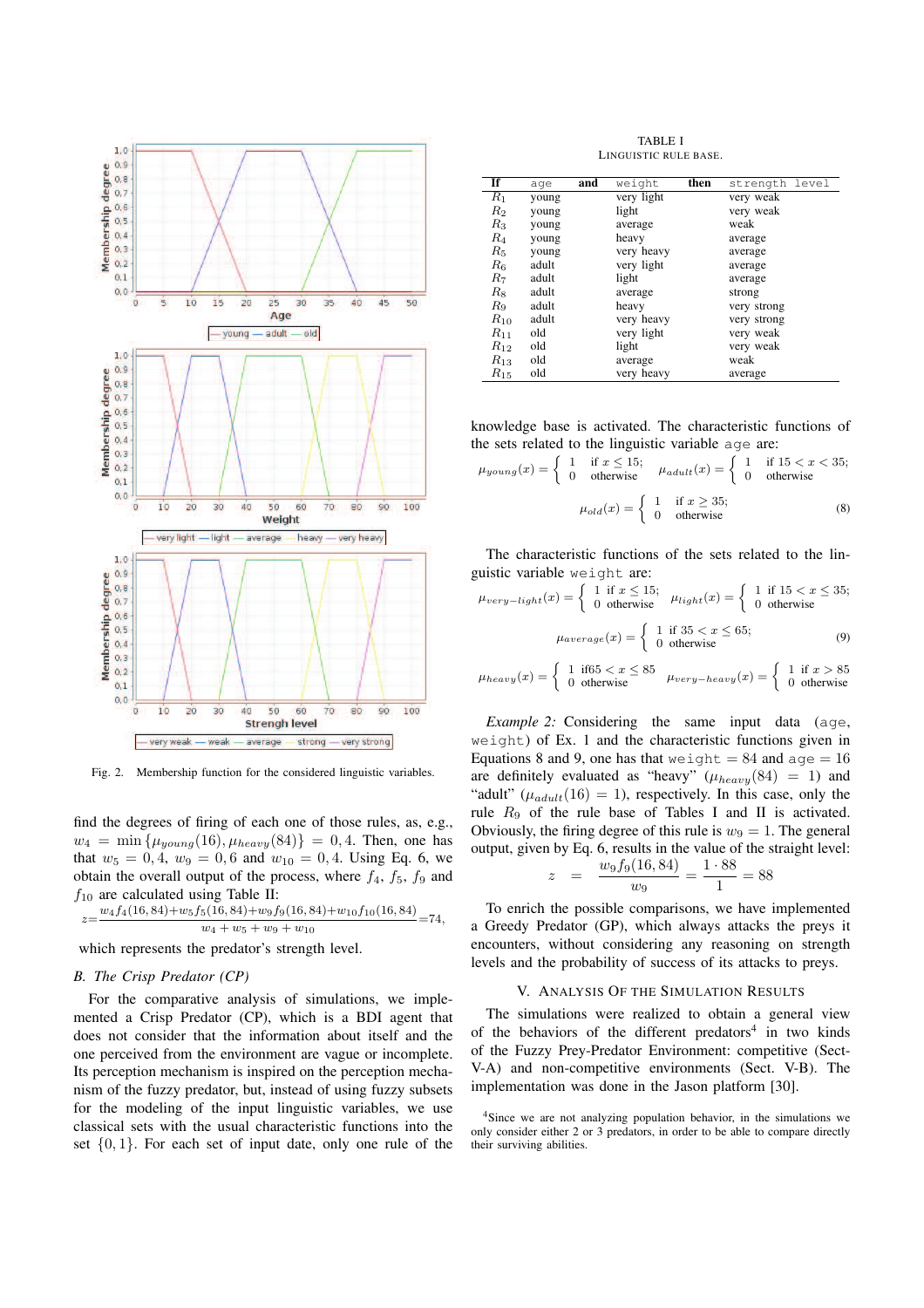TABLE II RULE BASE FOR THE KTS INFERENCE SYSTEM.

| If age and weight then strength level = $f_k$ (age, weight) |                |                          |                                                                                           |  |  |  |
|-------------------------------------------------------------|----------------|--------------------------|-------------------------------------------------------------------------------------------|--|--|--|
| $R_1$                                                       | young          | very light               | $f_1(x,y) = \frac{x+y}{2}$                                                                |  |  |  |
| $R_{2}$                                                     | young          | light                    | $f_2(x, y) = \frac{x + (\frac{y}{2})}{2}$                                                 |  |  |  |
| $R_3$                                                       | young          | average                  | $f_3(x,y) = \frac{(x+y)-10}{2}$                                                           |  |  |  |
| $R_4$                                                       | young          | heavy                    | $f_4(x,y) = (x-1) + \frac{y}{2}$                                                          |  |  |  |
| $R_5$                                                       |                | young very heavy         | $f_5(x, y) = x + \frac{y}{2}$                                                             |  |  |  |
| $R_6$                                                       |                | adult very light         | $f_6(x,y) = \frac{x+y}{2} + 25$                                                           |  |  |  |
| $R_7$                                                       | adult          | light                    | $f_7(x,y) = \frac{x+y}{2} + 30$                                                           |  |  |  |
| $R_8$<br>R9                                                 | adult<br>adult | average<br>heavy         | $f_8(x, y) = \frac{x + \frac{y}{2} + 100}{2}$<br>$f_9(x, y) = \frac{x + y}{4} + 63$       |  |  |  |
| $R_{10}$<br>$R_{11}$                                        | adult<br>old   | very heavy<br>very light | $f_{10}(x,y) = \frac{\frac{x}{2} + y}{2} + 40$<br>$f_{11}(x, y) = \frac{(50 - x) + y}{2}$ |  |  |  |
| $R_{12}$                                                    | old            | light                    | $f_{12}(x,y) = \frac{(50-x)+\frac{y}{2}}{2}$                                              |  |  |  |
| $R_{13}$                                                    | old            | average                  | $f_{13}(x,y) = \frac{(50-x) + (y-10)}{2}$                                                 |  |  |  |
| $R_{15}$                                                    | old            | very heavy               | $f_{15}(x,y) = (50 - x) + \frac{y}{2}$                                                    |  |  |  |

The results were obtained from a total of 100 simulation runs. In each run, the time grows in discrete units (1 time unit  $=$  one predator movement). In the beginning of each run, the predators present the following initial parameters:  $age =$ 1 and  $weight = 50$ . Those parameters change at each time instant according to the following fixed rates<sup>5</sup>: the *weight loss rate* (-0,1 kg for each movement/time), the *aging rate* (-0.05 year for each movement/time), the *attach reward* (+2 kg for each successful attack), and the *attack punishment* (-1 kg for each non successful attack). The simulation run ends when all the predators have died, either for weakness (weight less than 1 kg) or for ageing (age equal to 50 years).

## *A. The Competitive Environment*

The competitive environment consists of 2 kinds of predators (FP e CP) and different 250 preys. At each successful predator attack, the corresponding defeated prey dies. Considering that there is no prey reproduction, the prey population tends to decrease, increasing the probability of the predator not finding a prey as it moves in the environment, which may cause increasing weight losses. In this sense, both predators compete for the preys remaining in the environment.



Fig. 3. The average of attacks (top), victories (middle) and defeats (bottom) at an age i, with  $1 \le i \le 50$ , in a competitive environment.

Figure 3 (top) shows the average number of predators' attacks at each year. Observe that the number of the CP's attacks surges around the age of 15. This is so because, before 15, the agent thinks that it is young (with too low strength level), but, suddenly, as it achieves 15 years old, it concludes that it is already an adult (with too high strength level). The increase in the number of the FP's attacks is more gradual,

<sup>5</sup>Variations of the initial parameters and rates are not considered here, since they affect only the agent's deliberations, not its perceptions.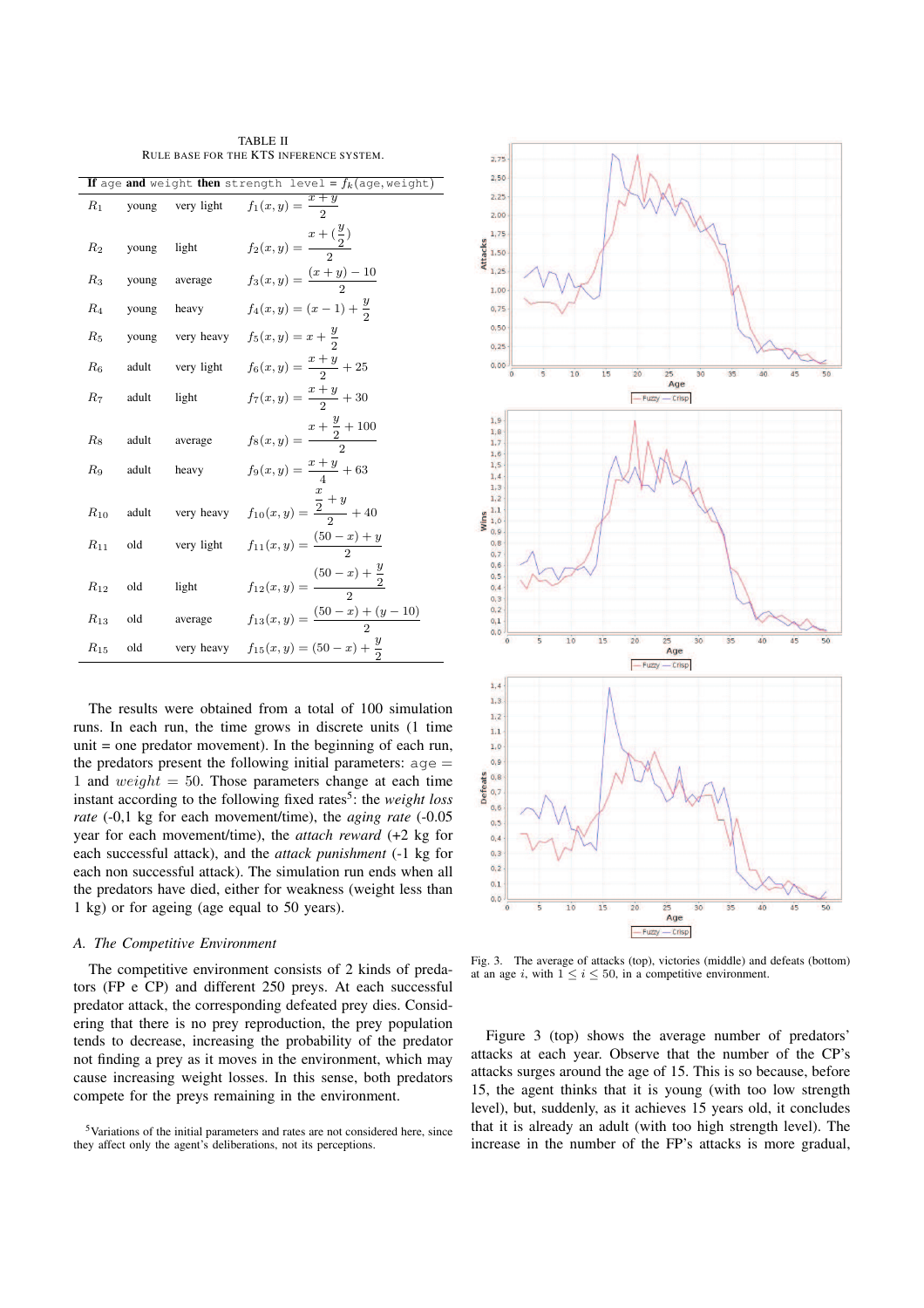showing more coherence in its decisions. On the other hand, one might have expected that the high number of attacks would have lasted until around the age of 35, since it is only after this age that the CP considers itself old. However, due the prey population decreasing, the number of the attacks of both predators also decreases, even before the age 35. Around the age 35, the decrease in the number of the attacks of the CP is much more abrupt than the smooth decreasing of the number of the attacks of the FP, as it passes from young to adult/old.

Figure 3 (middle) presents the average of predators' victories at each year. There is a significant increase in the number of victories when the CP is around 15, which is an expected result, since this is the period that, as it considers itself an adult by this age, it increases a lot the number of attacks until around the age of 35, when it considers itself old, as discussed in the previous paragraph. Also, due to the decrease in the prey population, and consequently, the decrease in the number of attacks, the number of victories also decreases, even before the age 35. Again, it is possible to observe that the graph corresponding to the FP increases and decreases smoothly, as the agent becomes old, whereas the one of the CP increases abruptly around 15 and decreases around 35, also drastically.

Analogous analysis can be done concerning the average of number of the predators' defeats at each year, which is shown in Fig. 3 (bottom).

## *B. The Non-competitive Environment*

The non-competitive environment consists of 3 kinds of predators (FP, CP and GP), and 250 different preys. For each prey that dies in consequence of a predator attack, another prey with similar characteristics appears in the environment, at a random position. This means that the predators always have the same chance to find a prey to attack.

Figure 4 (top) shows the average number of predators' attacks at each year. For the same reasons discussed in Sect. V-A, the number of the CP's attacks surges around the age of 15. However, since the prey population is constant along the time, the high number of attacks of the CP lasts until around the age of 35, and then it follows drastically. The behavior of the FP is much more natural and coherent, since it presents a gradual increase in the number of attacks as it becomes an adult, and a also a smooth decrease as it becomes old. The high number of attacks of the GP during its life was as expected. During adulthood the numbers of attacks of all predators are similar.

Figure 4 (middle) presents the average number of predators' victories at each year. There is an abrupt increase in the number of victories when the CP is around 15, due to the high increase in the number of its attacks by this age. However, since the prey population does not decrease, the number of victories stays high until around the age 35. After that, it decreases radically. Again, it is possible to observe that the graph corresponding to the FP increases and decreases smoothly, as the agent becomes old. The higher number of victories of the GP is due to its attack strategy. During adulthood, the numbers of victories of the three kinds of



Fig. 4. The average of attacks (top), victories (middle) and defeats (bottom) at an age i, with  $1 \le i \le 50$ , in a non-competitive environment.

predators are similar. The highest numbers of victories, for Crisp and Fuzzy predators, appear between the ages of 20 and 33. Analogous analysis can be done concerning the average of number of predators' defeats at each year (Fig. 4 (bottom)).

Figure 5 (top) shows the average number of accumulated attacks during the predators' lives, until they reach a certain age i, with  $1 \le i \le 50$ . As expected, the GP had an average number of accumulated attacks much higher than the other two predators, which had a similar attack behavior.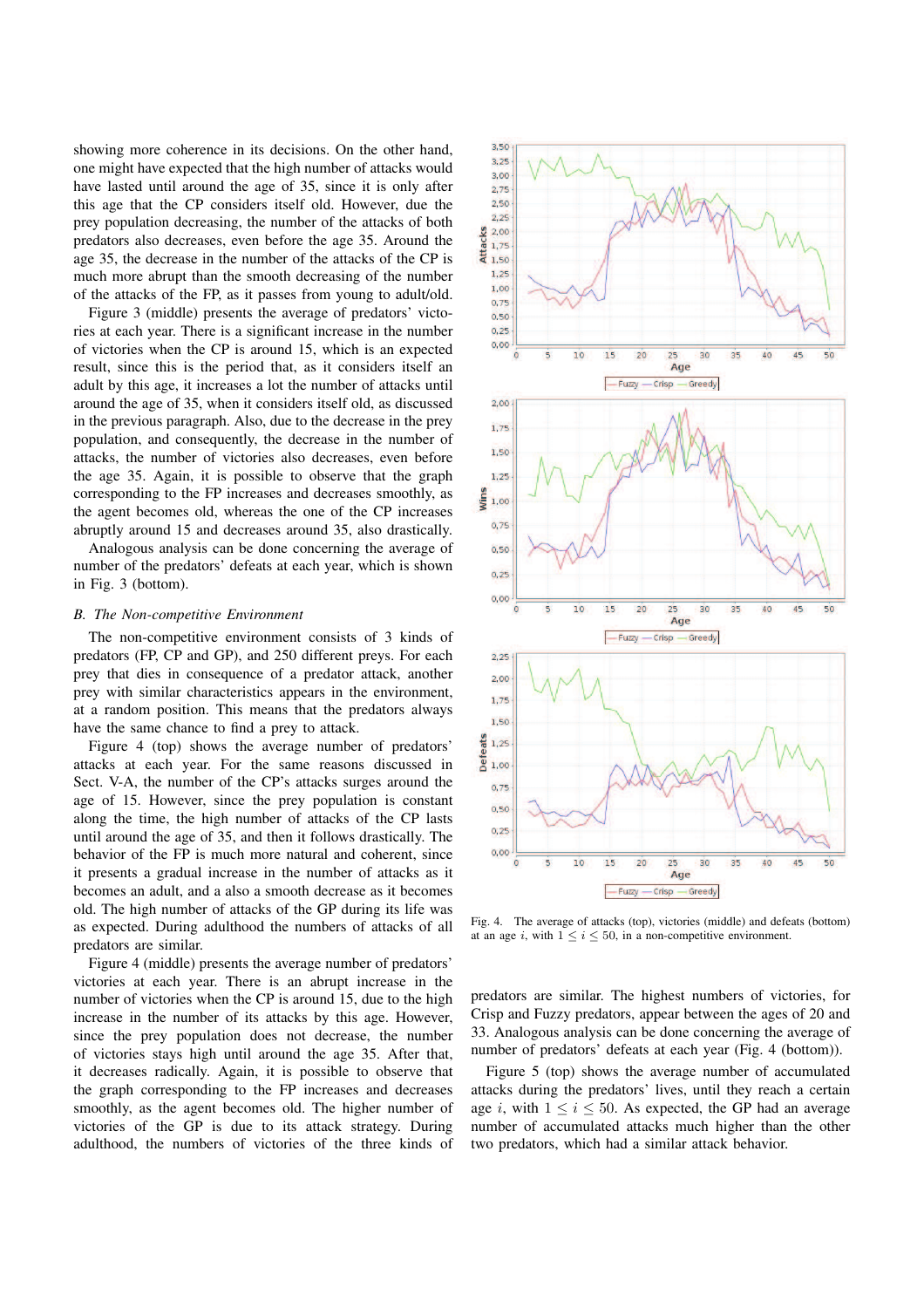

Fig. 5. Average accumulated number of attacks (top), victories (middle) and defeats (bottom) during the predator life until the age i, with  $1 \le i \le 50$ . Fig. 6. Average lifetime (top), average weight at the end of the life (middle) and average of number of attacks/victories/defeats (bottom) of predators.

Figure 5 (middle) presents the average number of accumulated victories during the predators' lives, until they reach an specific age. As expected, the GP had an average number of accumulated victories much higher than the other two predators. However, this number for the FP is higher than that of the CP, as they become older.

Analogous analysis can be done concerning the average number of accumulated defeats during the predators' lives, until they reach an specific age, shown in Fig. 5 (bottom). Figure 6 (top) shows the average lifetime of the predators. As

expected, the Greedy and Fuzzy predators present the lowest

and the highest average lifetimes, respectively. Figure 6 (middle) presents the average weight of predators

at the end of their lives. The average weight of the FP at the end of its life is the highest one.

Figure 6 (bottom) shows the average number of attacks, victories and defeats of predators during its whole life. The GP is the one that presents the highest averages in all categories, and it is the one that has the average number of defeats higher than that of victories. Its average numbers of attacks and victories are higher than the ones of the CP, whereas the